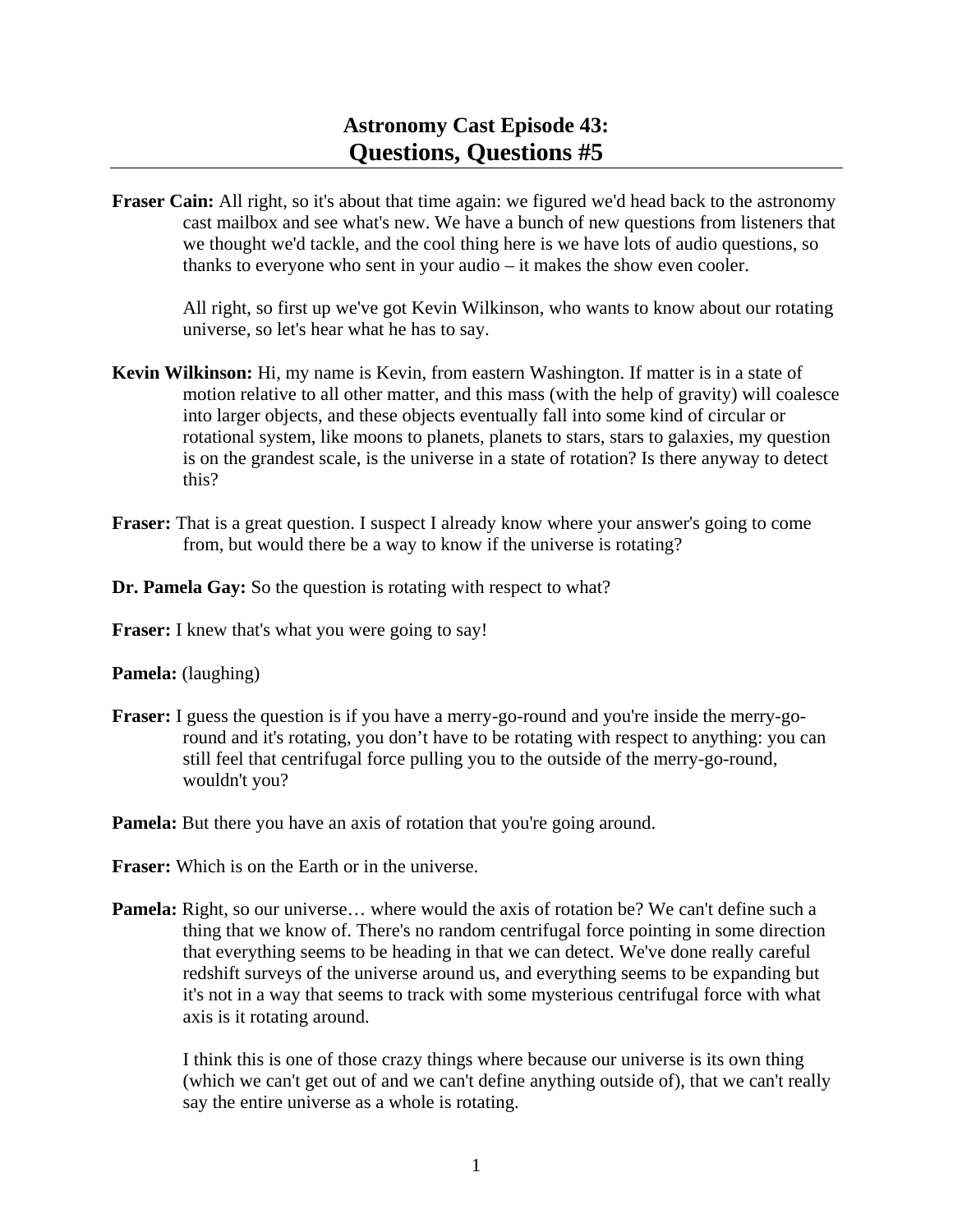**Fraser:** I think if people wanted to wrap their heads around why the universe is all that, they'd have to listen to our What Is the Universe Expanding Into show

## **Pamela:** Exactly.

**Fraser:** Because we covered that concept for half an hour

[laughter]

 But from that scientific point of view, it sounds like some scientists have had that question, they've looked at the redshift, the speed of galaxies moving away from us in all directions, and said, "is there some kind of direction that they're more moving towards" are they moving more in – for example, the Earth is spinning, the galaxy would be moving in a certain direction toward the equator, but not so much toward the poles, right?

- **Pamela:** This is what we see. We have very carefully measured both the motion of galaxies and also Doppler shifts within the cosmic microwave background. We have this nice, uniform background light that we can measure a motion against. The part of the cosmic microwave background that we're moving toward, we see blueshifted a bit. The part we're moving away from we see redshifted a bit. We can account for all the motions that we see and none of them point toward the universe itself being in rotation.
- **Fraser:** So if the universe was rotating within some larger thing, then we would detect it. Because it's not, either the universe is in some larger thing but it's not moving (not rotating) or the question is meaningless because the universe is all there is.

**Pamela:** Right.

**Fraser:** All right. I don't think we should start this show with a headache, but there we go...

**Pamela:** (laughing) But why not?

- **Fraser:** Why not... Okay, let's move on to the next question then. This is from (I hope I get their name right), Tom Chirpich.
- **Tom Chirpich:** This is Tom from Kansas. What is space? How does it differ from nothing? We have lots of things in space: matter, photons, gravitational attraction, magnetic and electric fields, even possibly gravity waves travelling through space. Gravity is said to curve space, implying something's being curved. So if we've got two things in space, how does that space between them differ from having nothing between them? What does space have that nothing doesn't? what is being curved?

**Fraser:** Okay, on to our next headache then!

[laughter]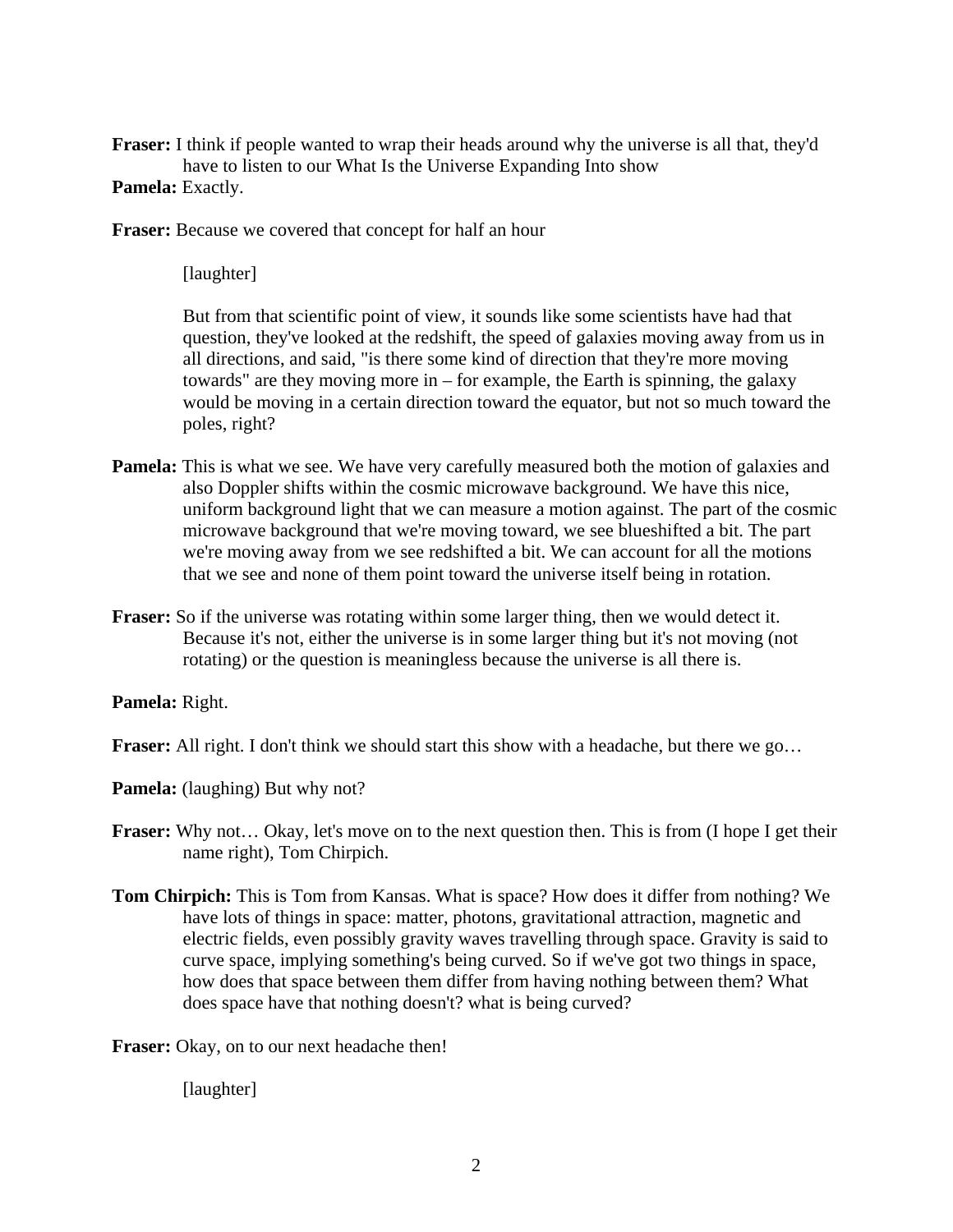I can't even understand the question right. How does space differ from nothing? Is there less than space?

**Pamela:** So when I think of nothing, I think of a three-dimensional zero. Let me see if I can try and explain that. I can have one of something, I can have a metric cubic metre of something. I can have zero of something, and I can have a volumetric nothing.

**Fraser:** Volumetric.

**Pamela:** So when I say that I have nothing, it's a expression of zero that is defined over space. So actual space, when we say the word "the astronaut went to space" is a location. The dude left the surface of the planet. The word space is just a place that you go to.

 We also use it in the vernacular to say, "oh this house has a lot of space," meaning there's a lot of volume to it. When I say this room is filled with nothing, I'm not being mathematically accurate because a room is filled with air, it's filled with dust mites, it's filled with energy from sunlight (if you have windows). So an actual space in a room in a house that my eyes perceive as being filled with nothing, actually has lots of stuff in it. Mathematically, physically, when I say there is nothing somewhere, it's a zero.

 Now, that we know of, there's no place in space that is actually a volume of nothing. There's at least going to be gravity permeating a cubic metre of space. There's at least going to be photons from the cosmic microwave background. So when I say "empty space" I'm usually just meaning there's no measurable amount of mass within that volume.

- **Fraser:** Okay I see. So if we look across the whole universe, it's almost like there is something everywhere, it's just different, varying densities. Sometimes you're passing through what we would call vacuum. In there you'd find photons, gravity and the occasional interstellar dust. Other times you're passing through the Earth, or the Sun, or a black hole and there's a much larger density of material.
- **Pamela:** So it all ends up being... well, we have the definitions we use in everyday speech, the way we talk to our friends and family, and then you have the mathematical definitions. So a room full of nothing, mathematically, we don't know how to get there. In the vernacular, it's just a room you don't have furniture in.
- **Fraser:** Is there a way that we could zoom in and zoom in and zoom in to the point that maybe there would be some place with nothing?
- **Pamela:** Well, how do we detect that? That means we've zoomed in to some place with no photons. I'm not sure how you get to a place that doesn't have gravity permeating through it. There's no light coming from it, because the light is a something.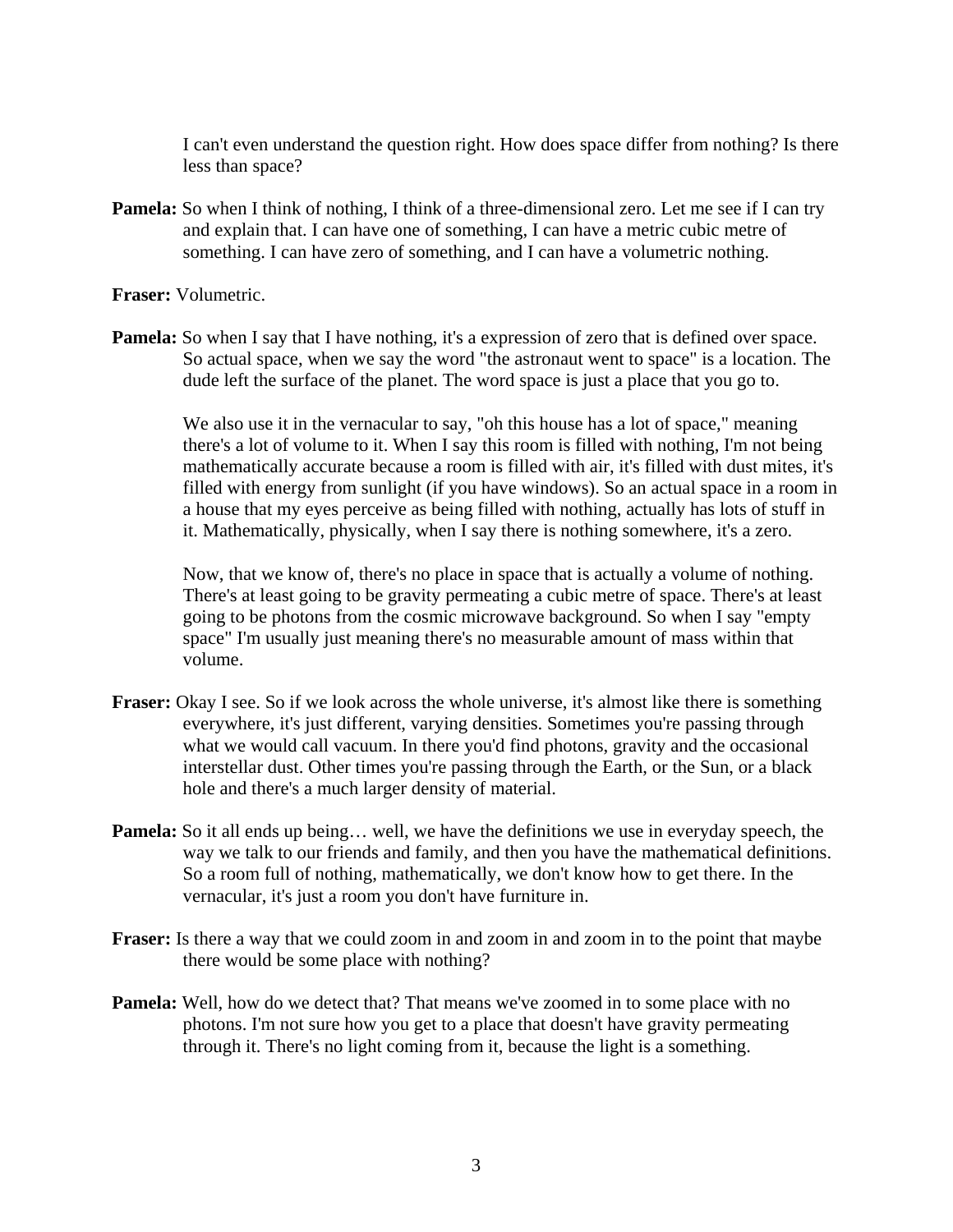- **Fraser:** Isn't there a general background radiation of particles, virtual particles, appearing and disappearing in quantum fluctuations?
- **Pamela:** And there's background neutrinos left over from the big bang... in reality there probably is no such thing as a space filled with nothing. There's always ---

**Fraser:** but isn't there…

**Pamela:** Go ahead

- **Fraser:** Sorry, too many questions! Is there anything different then between the something and the nothing? Could you break them apart, so you've got the matter and then you've got the nothing, or does that not even make any sense?
- **Pamela:** But then, what about the energy?
- **Fraser:** Break the energy to two, so you've got the energy and matter over on one side, and the space in between them on the other side. If you took away all the energy and matter, would have nothing? Would you have something that's nothing?
- **Pamela:** You'd have to get the energy and matter infinitely far away, or their gravity at least, would be there. Gravity we think arises from a scalar field, so you have this field permeating space and you have graviton bosons permeating through space and so, in the real universe, we're never surrounded by nothing. We're always surrounded by something.
- **Fraser:** Hmm. I hope that's going to meet Tom's needs, but if not Tom, come back at us because I think this is one of those hard ones to answer. Let's move on though.

**Pamela:** Okay.

**Fraser:** That could turn into another half-hour show: what is nothing? All right.

**Pamela:** We need to invite a philosopher if we're going to do a half-hour show.

**Fraser:** Yes, maybe…

 All right, the next questions is from Steven Williams and he wonders if a human being can really withstand the inhospitable vacuum of cold in space unprotected, for a short period of time. Say you're trying to make it from the mothership about to self-detonate, to the life pod which was ejected by accident. Or you're running out on the surface of Mars (though I guess there's a little bit of atmosphere on Mars).

So what would happen to a human being if they were out in space?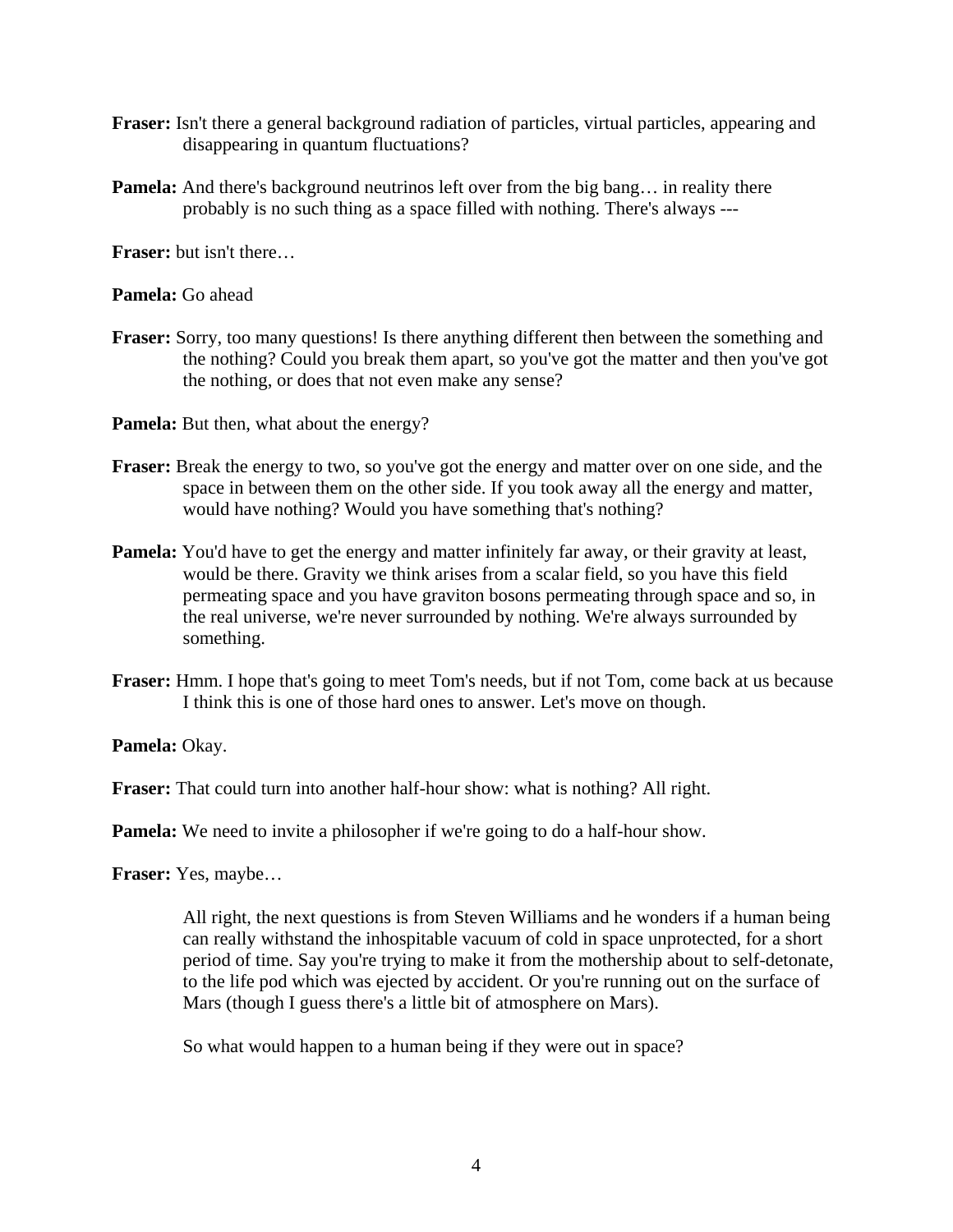**Pamela:** This is one of those times where I have to say one of my favourite sci-fi shows got it totally right. I love *Battlestar Galactica*, I have loved *Battlestar Galactica* since I was five and didn't totally feel betrayed by the new series. They did, in an episode last season, a show where a couple of characters get trapped in an airlock and they can't get back onto the main part of the ship because a door's locked. They're running out of air and the only way they can get out is to open the airlock and jump into the open part of another ship.

 They discussed all the different problems that are going to happen. First of all, there's going to be the extreme cold that you withstand, that will cause frostbite. The low pressure of space will cause the bends, it will cause bruising of your skin and blood vessels are going to explode. But for a very short period of time, you can actually survive this.

 You want to keep the amount of time as low as possible. You want to keep the amount of skin exposed definitely as low as possible, but for brief moments the human body can withstand it. If you hold out too long, your skin is going to lose structural integrity, the blood vessels are going to rupture, you're going to freeze solid (which is always a bad thing), and the bends will kill you.

But, in might be a way to survive if you have to. For a brief moment.

- **Fraser:** But you're not going to explode like I think I've read in comics and seen on movies and TV shows a long time ago. That's wrong, right?
- **Pamela:** Your skin will eventually start to pull itself apart, and your blood pressure will cause blood to spurt. All sorts of bad things will happen, but it won't be an instantaneous, cartoon-character explosion of human bits.

(laughing) such a charming topic!

**Fraser:** Well, no... but it's a real plot device used in many of those television shows and comic books, and always it's the most horrific way you can die, but in fact I think you're right. The way they handled it in *Battlestar Galactica* was great. It was a very tense scene, and very dangerous with them knowing what they had to do. So I think that was great.

Good, good question. All right, moving on.

**Scott:** Hi Fraser and Pamela. This is Scott from Columbus, Ohio, and I have a question for your question show. The question is this (it's kind of complicated, so give me a second to set it up): Space and time are, according to Einstein, composed of four dimensions (three spatial dimensions and one time). They all seem to be part of the same thing. We've pretty much accepted as cannon that space is expanding (since Hubble and all that).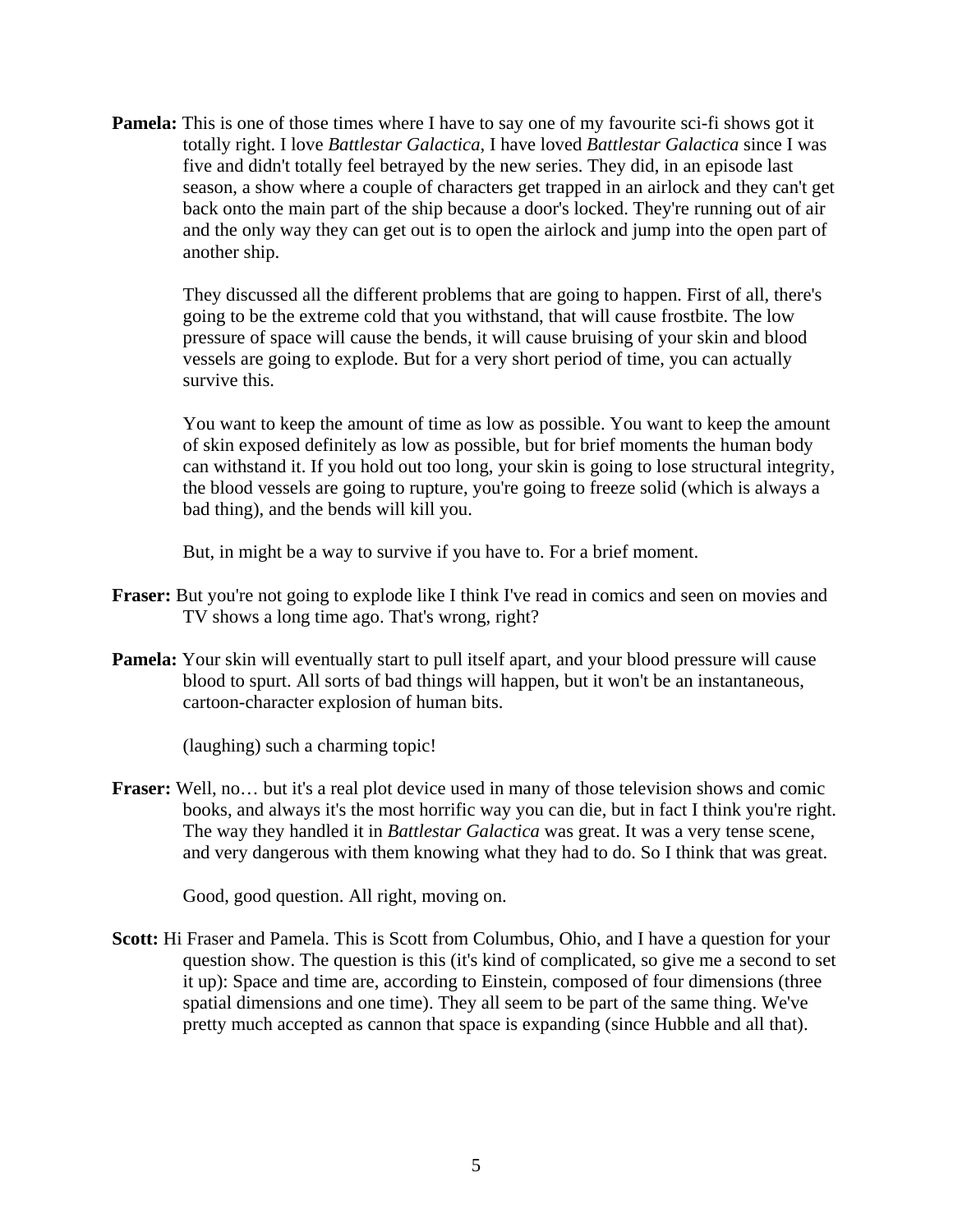My question is does time also expanding? Are points that were adjacent to each other in time, separating? If so, what does that mean? Is there going to be a point where the expansion exceeds the rate at which time passes, so time will eventually stop?

 Also, I was wondering if since space is bound by gravity, is time also? In other words, are there pockets of faster moving time and slower moving time in the universe? What does that mean for data we might be receiving from far away? If we're looking at a quasar for example, how many of these fast and slow pockets has the light from there travelled through, and wouldn't that compress and expand the spectrum of the light as it's coming, which would seem to me to make some of the data we think we're seeing, not valid.

 Say we're seeing a spike in the oxygen area, how do we know that spike didn't actually migrate from another area within the spectrum?

Anyway, that's my question. Thank you.

- **Fraser:** All right. Normally I like to summarise the questions, but I don't think I really get that one.
- **Pamela:** (laughing) I think I actually might, but then I might not. If I don't Scott, please email us back and I'll try again.

 So our universe is expanding. We have this initial point from which we all came from and inflation carried that point outwards further. Gravity attempted to slow down the expansion of the universe (failed), and dark energy is now accelerating the expansion of the universe, but this is all spatial. The galaxies are getting pulled farther and farther apart.

 Now, is it possible that as the universe itself expands, that time is expanding, that the beat of a pulse between some universally defined second is growing longer. Mathematically, the way to put it is because we define everything off the speed of light, is the speed of light slowing as the universe expands?

 Now, the thing is.. how would we measure that? How would we know? This, I don't know how to answer. Time, as far as we know, is defined strictly off of the speed of light. The speed of light is a constant in everyway we try to measure it. So the real question is, if the universe is expanding, what's happening to the speed of light? The speed of light seems to remain constant, but the colour of light – if you start off with a blue light beam at the beginning of the universe and let it shoot off and not interfere with anything, the colour of the light is going to get redder and redder and redder.

 But that's not the speed. Every colour of light travels at the exact same speed. So in everyway we know of how to perceive time, time remains constant as the universe expands. If time was slowing, would we have a way of knowing it? This, I don't have a way of answering.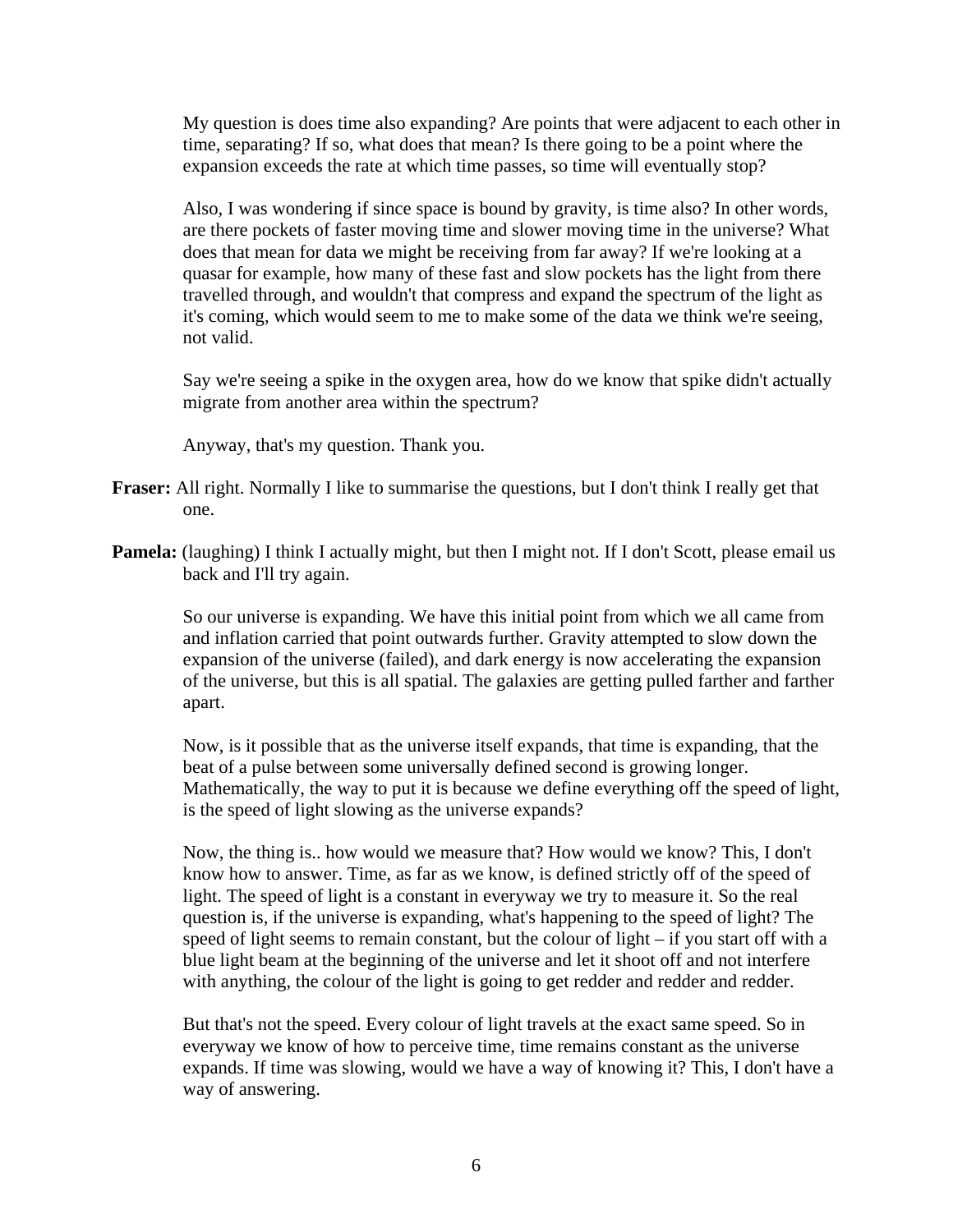**Fraser:** But didn't you say at one point that photons don't experience time in the way that we do?

**Pamela:** Exactly.

- **Fraser:** Because they travel at the speed of light, they experience... I don't even know how to wrap my head around it. They experience no time.
- **Pamela:** Right. Time stops when you go the speed of light.
- **Fraser:** Right, except that you're moving in time, but only from the perception of someone else. So this is one of those situations that would require some way to get outside the universe. I see what you're saying, that if time is slowing down, then you would notice because you're caught in that time as well, so speed of light would be changing and time would be slowing for you but it would all wash out. It would all just feel like the same amount of passage of time. You'd need some way to get outside of the universe and look inside and go, "okay, time's slowing down there" because the universe is expanding.

**Pamela:** Exactly.

**Fraser:** But nothing predicts that this should happen.

**Pamela:** No, no. We have absolutely no reason to believe this is happening.

**Fraser:** Right.

**Pamela:** It's one of those, "Oh, that's neat to think about." There are a lot of things in physics where we have no testable way of figuring out what's going on, and it sort of lends itself to a lot of cool, philosophical thinking. But that's not science – just stepping back, saying, "it's cool." But we can't get there via the scientific method.

**Fraser:** Right. Great question Scott.

All right. We'll move on.

 This is cool. This has got to be our youngest *Astronomy Cast* listener. So this is Carl Cohen's son, eight-year-old son, has a question for us.

**Carl Cohen:** Hi Pamela and Fraser. My name is Carl Cohen, and my eight-year-old son Scott has a question for you.

**Scott Cohen:** What kind nebula was the Sun born in, and what were some stars around it?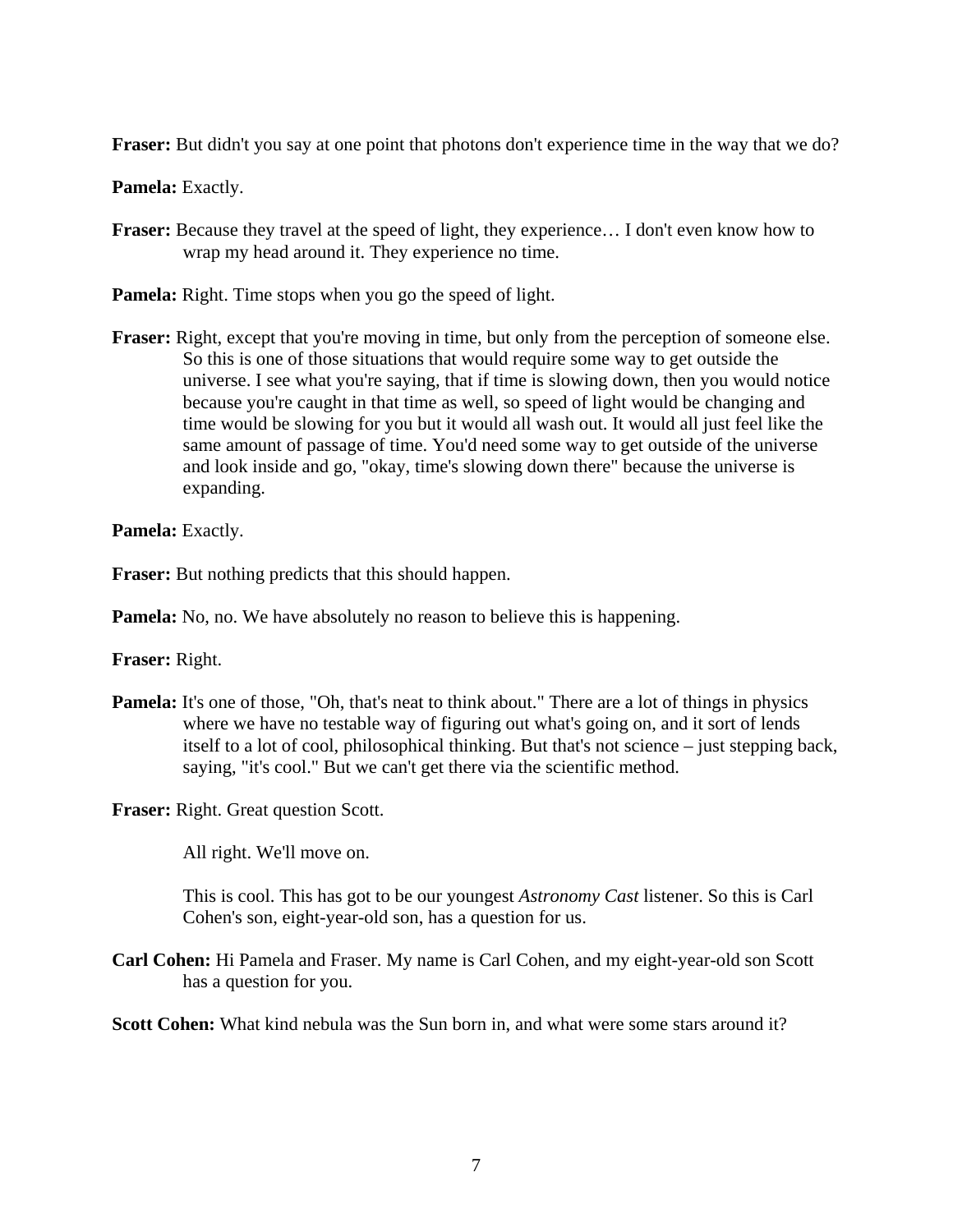- **Fraser:** That's a great question, because we see all these cool different nebulae: the Orion nebula, the Helix nebula… what kind of nebula, if we could've looked at our Sun from outside, would we have been born in?
- **Pamela:** As far as we know, we were born in a nebula not too different from the Orion nebula, although perhaps it was smaller. So we were born in a cluster of stars in a giant molecular gas cloud.

 That gas cloud, for whatever reason, began to collapse, began to fragment into a lot of different stars. The stars each individually formed – some of them had planets like our own solar system. This large family of stars (that all came out of the same parent cloud) slowly orbited around our Milky Way galaxy.

 Some of these stars were a little bit closer to the centre of the galaxy, and some were a little bit further. So as they orbited, the ones that were closer went a little bit faster, and the ones that were a little bit further out went a little bit slower. Over time this family of stars separated and spread apart and moved apart and began to no longer associate with each other.

 So now, as we look around the Milky Way galaxy, we see stars that have similar compositions to ours, and we think, "well, maybe they were born with us," but we don't really have a good way of saying, "yes, we know that star is one of our siblings." It's sort of like looking around and saying, "wow, that person has brown hair, brown eyes and similar facial structure to me. I wonder if we have the same ancestors." It's something you can make speculations about, and if you do indeed find someone who's your exact twin and you're adopted, you might actually go, "let's get DNA testing" but we don't have a way of saying for certain who our siblings are.

 We do know we came from a system very similar to the Orion Nebula (although perhaps a bit smaller).

- **Fraser:** About how long would that process take? I know the Sun's been around for 4.5 billion years and so have all these other stars, apparently. How long would it take before they got so separated apart from each other that it's hard to trace them back again?
- **Pamela:** Here's one of the neat things: if you go outside on a winter's night, you can look around and look at the Orion Nebula. That's a system that still has lots of gas, lots of dust, is still actively forming stars at this moment.

 You can then look a little bet to the right (well, depending on how you're standing and what side of the planet you're on) – you can look over toward Taurus and up, and there's the Pleiades. The Pleiades is a slightly older cluster. It's used up most of its gas and dust, it's not currently forming stars, but the stars are still packed together quite tightly.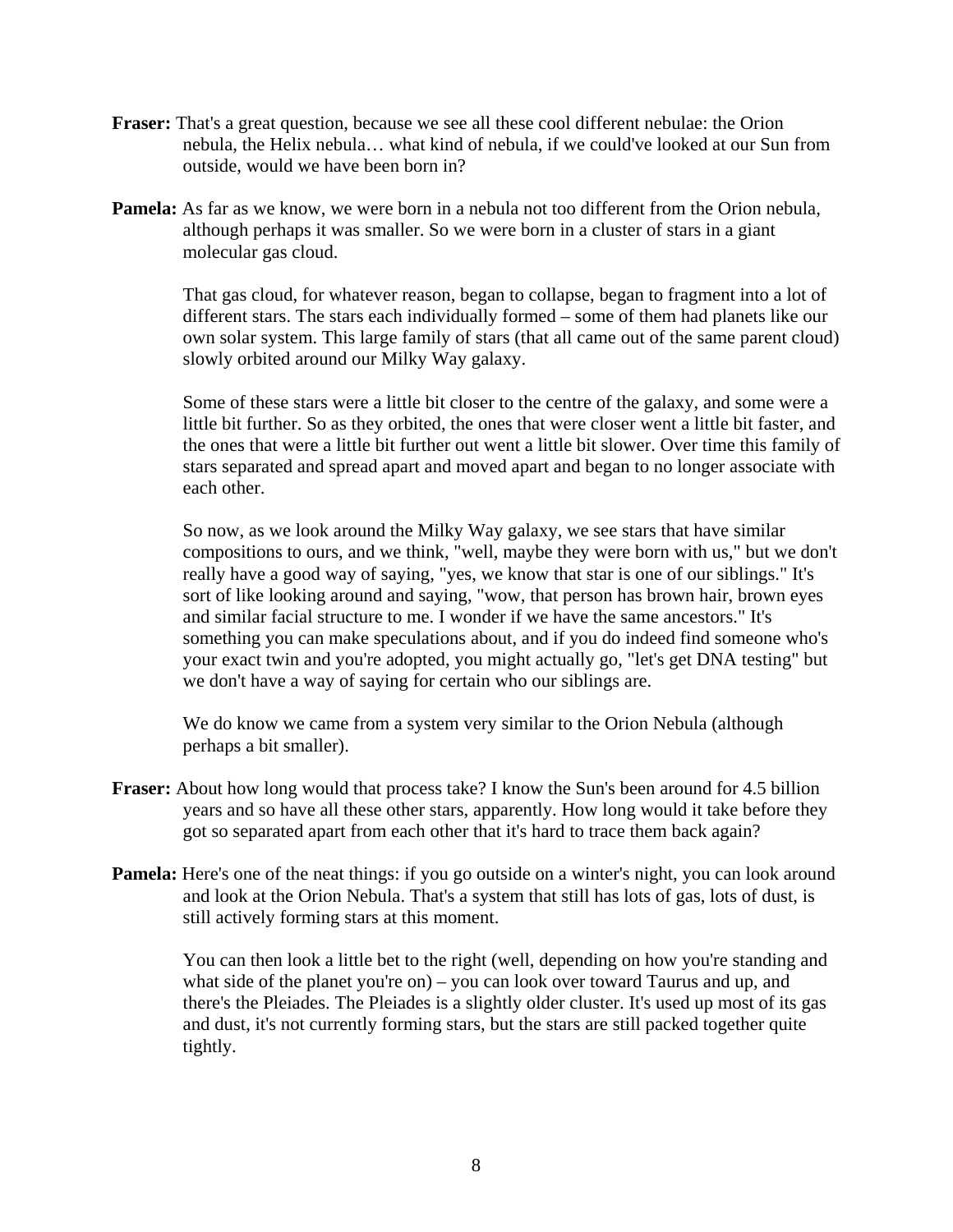If you look between those two systems in Taurus there's the Hyades cluster. That's an older cluster that's harder to see as a cluster. Basically, if you scan your binoculars around the sky, you'll simply see, "oh, this region has more stars than this other region" but they don't necessarily form a tight ellipse or tight circle of stars.

 These are three systems at three different ages. Orion is the youngest, and the Hyades is the oldest. It only takes a few billion years – less time than the Sun has been around – for an open cluster to completely take itself apart. Our open cluster's already destroyed, and now we're watching the last days of the Hyades cluster as we look out into the nearby universe.

**Fraser:** Hmm. That's interesting. I'd never thought about where the stars who we started with have ended up. That was great! Thank you very much for the question, that was great.

 All right, moving on. Our next question is from Brian Russell. He wants to know how we know that dark energy is pushing everything away – here's his question:

 "Why do we think dark energy is pushing everything further and further apart? Is evidence pointing to dark energy only being created behind us, where we've already been, closer to the centre of the big bang? Or is there anything saying it could not suddenly appear in front of us, or to the side, and that its only interaction is not only pushing us further apart and further out, it could also be pushing us toward each other or back toward the epicentre of the big bang? Could there be a large mass of it somewhere out ahead that could stop us? Or the same situation exist for other galaxies?"

 That's a good question. We imagine dark energy as this mysterious force that's accelerating the expansion of the universe, but couldn't it be doing other things? Could it be pushing one side of the universe one way? Or also, pushing us back in the middle as well? Shouldn't it all even out?

**Pamela:** One thing that has to be understood is "dark energy" is a placeholder name. We observe this thing going on and we don't know what's causing it, we don't know the physics behind it, we just see this phenomenon. Because we can't simply say, "the thing that has all these characteristics," (and list all the characteristics) in conversation without getting bored, we have named this phenomenon with all these specific characteristics "dark energy." We don't know what it is, we just know it's characteristics.

 So what are the characteristics? As we look out at the universe, we can say, "okay, there's this much mass." That mass is causing things to attract one another. We can get at what's called the mass-density of the universe in a lot of different ways and figure it out. Using that, we should know the rate at which the universe is slowing down in its expansion. But the universe isn't actually slowing down. The universe is actually expanding, and accelerating as it expands.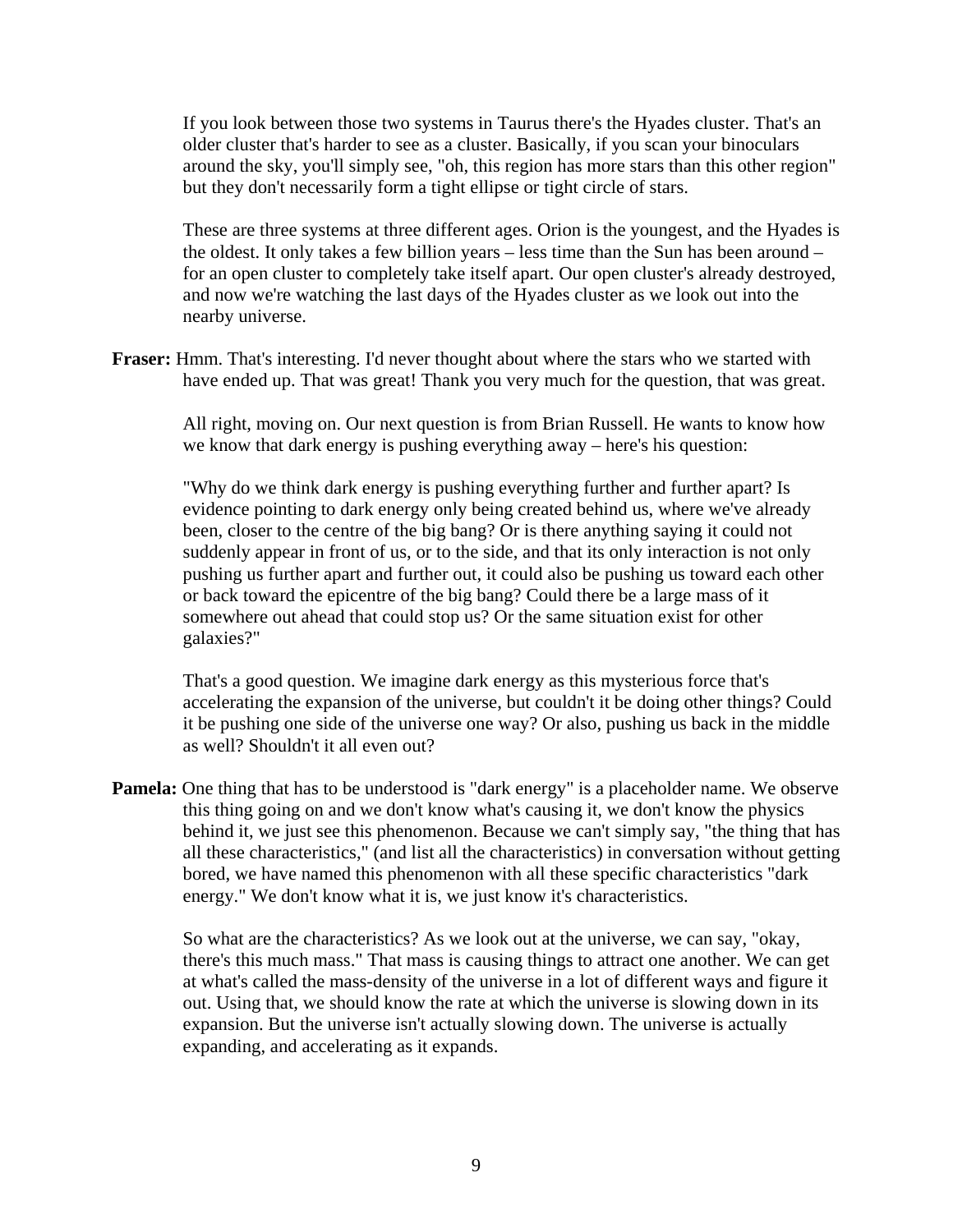So we had to come up with a reason for why it's expanding. Then we needed to figure out if it's always had this acceleration going on. So people a lot wiser than me, and a lot more mathematically and theoretically inclined than I, have gone through and done dynamic models of the universe. They've said, "we have this much mass and this much mass spread out over this much volume should be self-attracting with this much force, so the expansion rate of the universe as a function of time should look like this."

When they make these plots, they realise, "wait – there's always been something pushing the universe apart. As near as we can tell, that something that is doing the pushing is constant with volume. So when the universe was tiny, it had a certain small volume. If you take that small volume and multiply it by this "this is how much pushing dark energy does per unit volume" value, you can get the universe's expansion rate.

 If you then let the universe expand for a while and say, "okay the universe now has this larger volume, and I'm going to measure this larger volume by this dark energy expansion acceleration amount, you get a new number.

 As near as we can tell, the dark energy that's doing the accelerating of the expansion has always been there, pushing. It's every volume of space that is pushing the same amount, so the amount of space my coffee cup takes up is pushing outwards. The amount of volume my trackball takes is pushing outwards. Every single volume of space is pushing outwards on every single other volume of space.

 This is the rising bread. In rising bread you have yeast mixed (hopefully) consistently throughout all of the bread, so all of the bread expands, not just some small bit (unless you forgot to mix the yeast). For the part of the universe we can observe, the expansion is consistent everywhere. The dark energy is mixed in well the same way you hopefully have yeast mixed in well in bread.

- **Fraser:** So I guess it's different from dark matter in that situation, because in dark matter there does seem to be evidence that it can clump and form into large structures that are pulling with gravity on galaxies and so on. In the case of dark energy, it's everywhere, at every point in space, and I guess the reason why it doesn't, say, blow your coffee cup apart is just because the amount of force is just too small.
- **Pamela:** Right. My coffee cup is held together through atomic and molecular bonds, and lots of neat electromagnetic forces are taking place. Then there's the weak force and the strong force and all the atoms are holding themselves together, and dark energy is really, really weak.
- **Fraser:** So this has got to be one of those questions they've asked: is dark energy consistent everywhere? Is it clumping, is there one side of the universe that's expanding more quickly or is there something that's buffering some other part of the universe. From the observations so far, it's perfectly smooth and even everywhere you go.